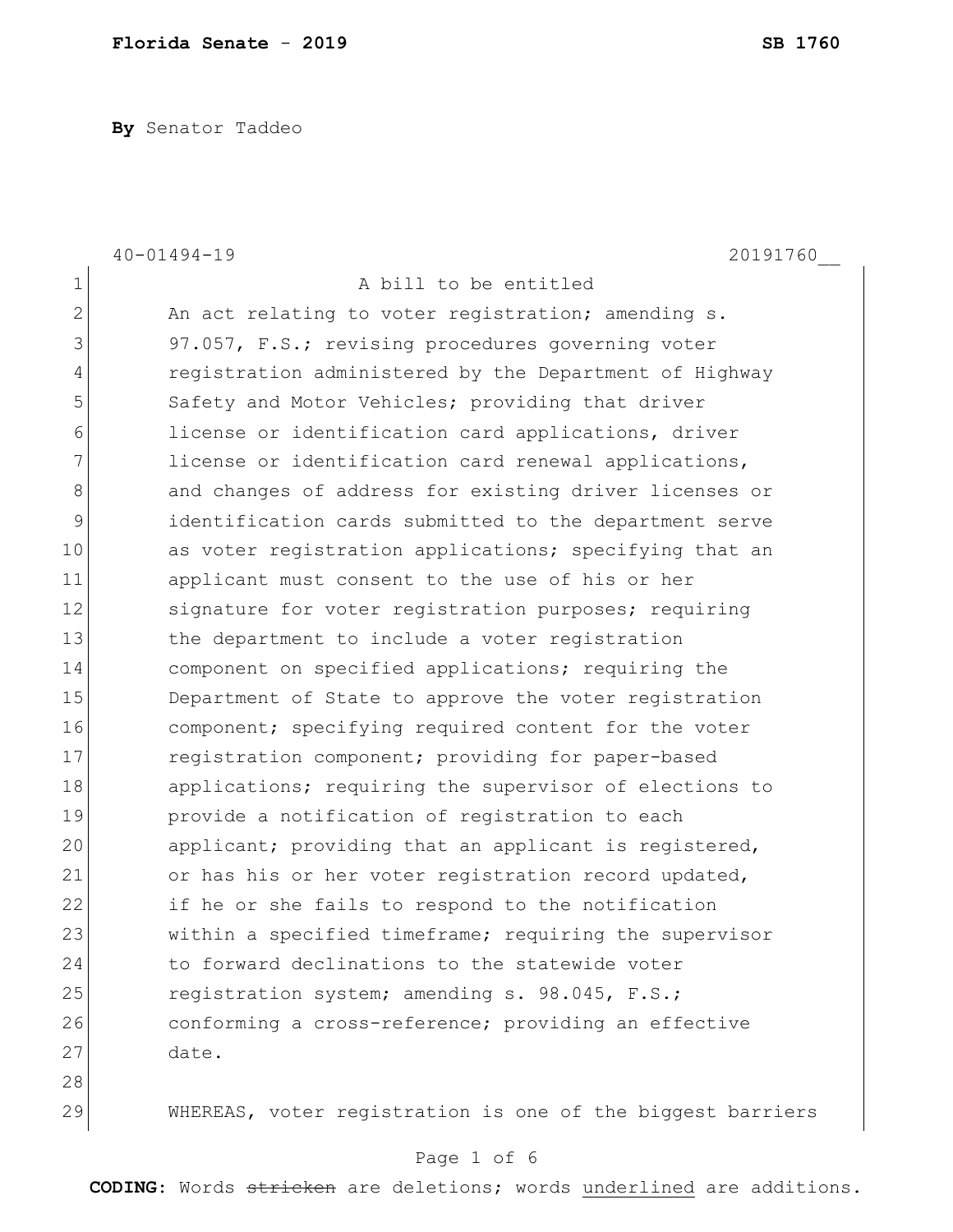|    | 20191760<br>$40 - 01494 - 19$                                    |
|----|------------------------------------------------------------------|
| 30 | to full participation in our democracy, and                      |
| 31 | WHEREAS, Congress enacted the National Voter Registration        |
| 32 | Act of 1993, commonly known as the "Motor Voter Act," with       |
| 33 | findings recognizing that the right of citizens to vote is a     |
| 34 | fundamental right and that federal, state, and local governments |
| 35 | have the duty to promote the exercise of this right, and         |
| 36 | WHEREAS, the Legislature intends to provide residents of         |
| 37 | this state with enhanced access to participate in democracy      |
| 38 | through the exercise of their fundamental right to vote by       |
| 39 | streamlining and modernizing voter registration procedures used  |
| 40 | by the Department of Highway Safety and Motor Vehicles, NOW,     |
| 41 | THEREFORE,                                                       |
| 42 |                                                                  |
| 43 | Be It Enacted by the Legislature of the State of Florida:        |
| 44 |                                                                  |
| 45 | Section 1. Present subsections (6) through (12) of section       |
| 46 | 97.057, Florida Statutes, are renumbered as subsections (8)      |
| 47 | through (14), respectively, subsections (1) through (5) of that  |
| 48 | section are amended, and new subsections (6) and (7) are added   |
| 49 | to that section, to read:                                        |
| 50 | 97.057 Voter registration by the Department of Highway           |
| 51 | Safety and Motor Vehicles.-                                      |
| 52 | (Substantial rewording of subsections. See                       |
| 53 | s. $97.057(1) - (5)$ , F.S., for present text.)                  |
| 54 | (1) Each of the following serves as an application to            |
| 55 | register to vote or to update a voter registration record when   |
| 56 | submitted to the Department of Highway Safety and Motor          |
| 57 | Vehicles:                                                        |
| 58 | (a) An application for a driver license, including a             |
|    |                                                                  |

# Page 2 of 6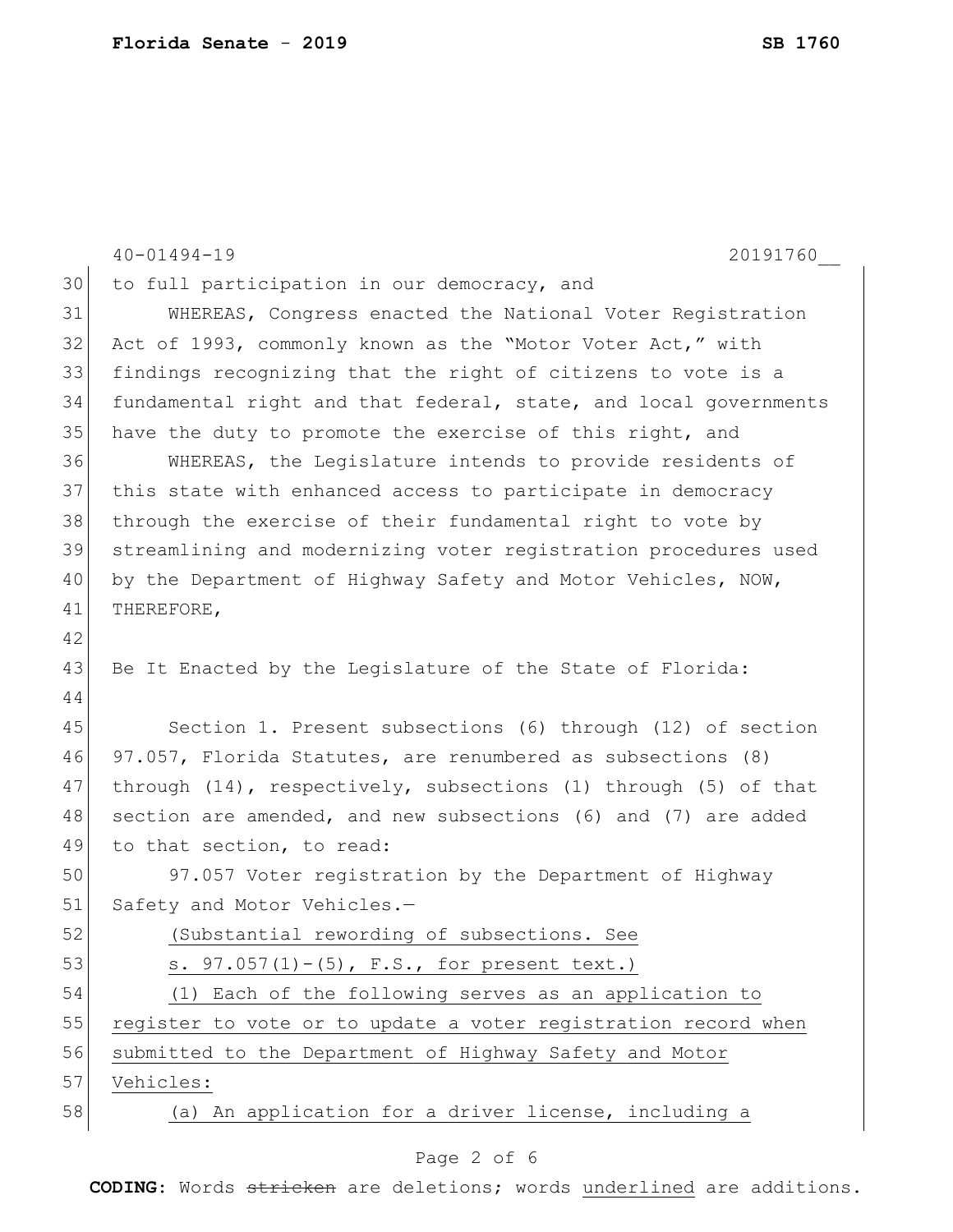|    | $40 - 01494 - 19$<br>20191760                                    |
|----|------------------------------------------------------------------|
| 59 | renewal application or a change of address for an existing       |
| 60 | driver license.                                                  |
| 61 | (b) An application for an identification card issued             |
| 62 | pursuant to chapter 322, including a renewal application or a    |
| 63 | change of address for an existing identification card.           |
| 64 |                                                                  |
| 65 | For voter registration purposes, an applicant must consent to    |
| 66 | the use of the signature from his or her driver license or       |
| 67 | identification card application unless the applicant declines to |
| 68 | register to vote or declines to update his or her voter          |
| 69 | registration record.                                             |
| 70 | (2) The Department of Highway Safety and Motor Vehicles          |
| 71 | shall include a voter registration component on the application  |
| 72 | for a driver license or an identification card. The voter        |
| 73 | registration component of a driver license or an identification  |
| 74 | card application shall be approved by the Department of State    |
| 75 | and must contain:                                                |
| 76 | (a) The minimum amount of information necessary to prevent       |
| 77 | duplicate voter registrations and preserve the ability of the    |
| 78 | department and supervisors of elections to assess the            |
| 79 | eligibility of the applicant and to administer voter             |
| 80 | registration and other provisions of the Florida Election Code.  |
| 81 | (b) A statement setting forth voting eligibility                 |
| 82 | requirements.                                                    |
| 83 | (c) A statement explaining that the applicant consents, for      |
| 84 | voter registration purposes, to the use of his or her signature  |
| 85 | from the applicant's driver license or identification card       |
| 86 | application. By consenting to the use of his or her signature,   |
| 87 | the applicant is deemed to have subscribed to the oath required  |

# Page 3 of 6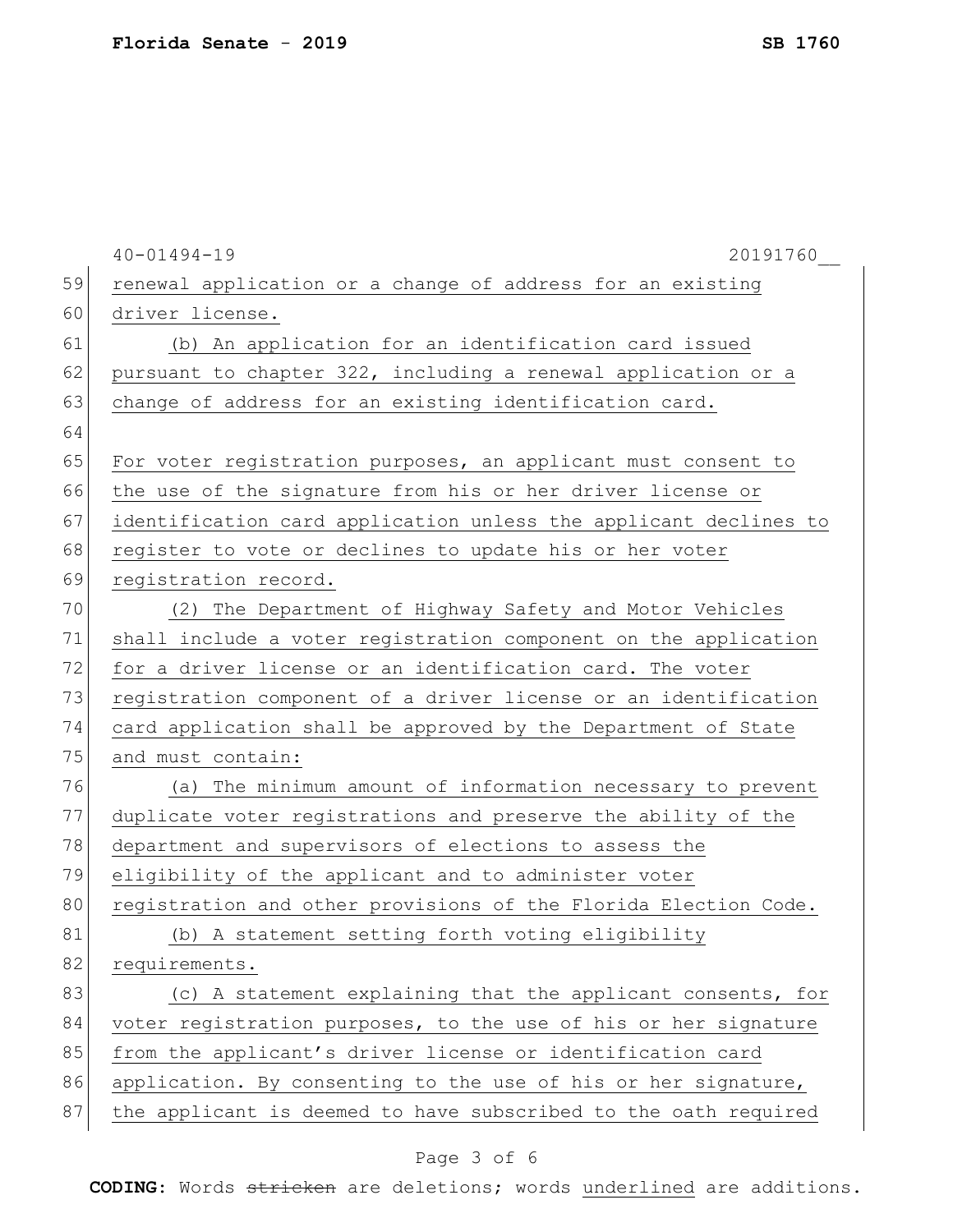|     | $40 - 01494 - 19$<br>20191760                                    |
|-----|------------------------------------------------------------------|
| 88  | by s. 3, Art. VI of the State Constitution and s. 97.051 and to  |
| 89  | have sworn and affirmed that the voter registration information  |
| 90  | contained in the application is true under penalty for false     |
| 91  | swearing pursuant to s. 104.011.                                 |
| 92  | (d) An option that allows the applicant to decline to            |
| 93  | register to vote or to decline to update his or her voter        |
| 94  | registration record. The Department of Highway Safety and Motor  |
| 95  | Vehicles shall note any such declination in its records and      |
| 96  | forward the declination to the statewide voter registration      |
| 97  | system.                                                          |
| 98  | (3) The Department of Highway Safety and Motor Vehicles          |
| 99  | shall develop a voter registration component for paper-based     |
| 100 | renewal applications which meets the requirements in subsection  |
| 101 | (2) and is approved by the Department of State.                  |
| 102 | (4) The Department of Highway Safety and Motor Vehicles          |
| 103 | shall electronically transmit the voter registration component   |
| 104 | of an applicant's driver license or identification card          |
| 105 | application to the statewide voter registration system within 24 |
| 106 | hours after receipt. Upon receipt of the voter registration      |
| 107 | component, the Department of State shall provide the information |
| 108 | to the supervisor of the county in which the applicant has been  |
| 109 | registered as an elector. For completed paper-based              |
| 110 | applications, the Department of Highway Safety and Motor         |
| 111 | Vehicles shall forward the voter registration component to the   |
| 112 | supervisor of the county where the office that processes or      |
| 113 | receives that application is located within 5 days after         |
| 114 | receipt.                                                         |
| 115 | (5) Following receipt of the voter registration component,       |
| 116 | the supervisor shall notify each applicant of the process to:    |

# Page 4 of 6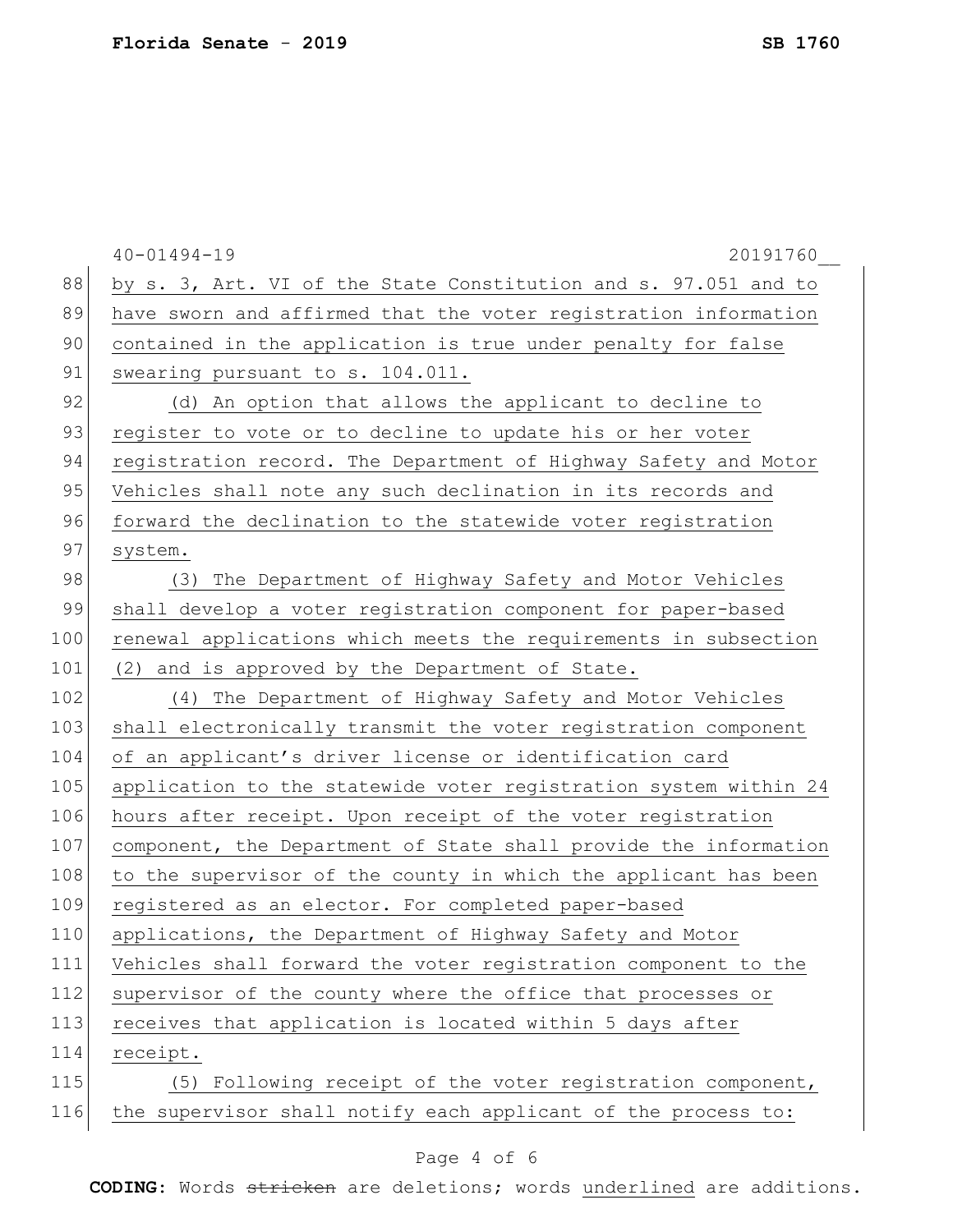|     | $40 - 01494 - 19$<br>20191760                                    |
|-----|------------------------------------------------------------------|
| 117 | (a) Decline being registered as an elector or decline to         |
| 118 | update his or her voter registration record.                     |
| 119 | (b) Designate a party affiliation if the applicant is not        |
| 120 | currently registered to vote in this state.                      |
| 121 | (6) If an applicant who is notified under subsection (5)         |
| 122 | does not decline to be registered as an elector or does not      |
| 123 | decline to update his or her voter registration record within 21 |
| 124 | calendar days after the supervisor issues the notification, the  |
| 125 | applicant's voter registration component of his or her           |
| 126 | application constitutes a completed voter registration           |
| 127 | application for purposes of this chapter. The applicant shall be |
| 128 | registered to vote if the supervisor determines that the         |
| 129 | applicant is eligible to vote under s. 97.041 and the applicant  |
| 130 | is not already registered to vote. An applicant who does not     |
| 131 | respond to the notification to designate a party affiliation     |
| 132 | shall be registered without party affiliation as provided under  |
| 133 | s. 97.053(5)(b).                                                 |
| 134 | (7) If an applicant declines to register to vote or              |
| 135 | declines to update his or her voter registration record after    |
| 136 | receiving a notification issued pursuant to subsection (5), the  |
| 137 | supervisor shall note such declination in his or her records and |
| 138 | forward the declination to the statewide voter registration      |
| 139 | system. However, an applicant's declination may not be used for  |
| 140 | any purpose other than voter registration.                       |
| 141 | Section 2. Paragraph (b) of subsection (4) of section            |
| 142 | 98.045, Florida Statutes, is amended to read:                    |
| 143 | 98.045 Administration of voter registration.-                    |
| 144 | (4) STATEWIDE ELECTRONIC DATABASE OF VALID RESIDENTIAL           |
| 145 | STREET ADDRESSES.-                                               |
|     |                                                                  |

# Page 5 of 6